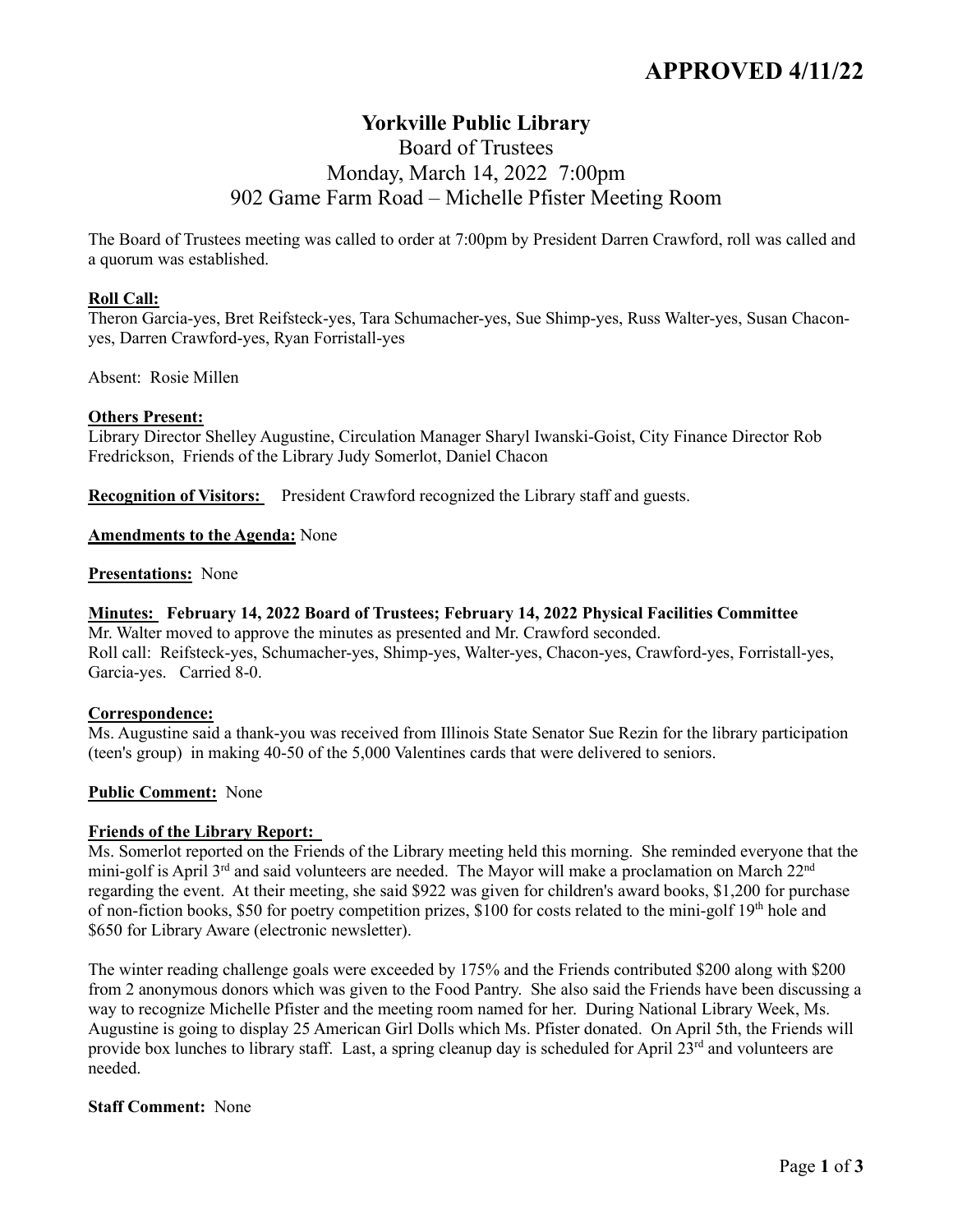## **Report of the Treasurer:**

#### **Financial Statement**

Treasurer Chacon highlighted some of the payments made during the month and said the budget is at 83% of the FY. Utility payments have exceeded the budget by 141% and computers and software are at 325%, however, that expense will be reimbursed by a grant.

### **Payment of Bills**

President Crawford made a motion to pay the bills as follows and it was seconded by Vice-President Garcia.

- \$17,440.24 Accounts Payable
- \$40,234,89 Payroll

# **\$57,675.13 Total**

Roll call: Reifsteck-yes, Schumacher-yes, Shimp-yes, Walter-yes, Chacon-yes, Crawford-yes, Forristall-yes, Garcia-yes. Carried 8-0.

#### **Report of the Library Director:**

Ms. Augustine reported the following:

- <sup>1.</sup> The Food Pantry participated in a photo-op for the recent donation, it was shared on Facebook.
- <sup>2.</sup> Celebrated Engineering Week, several programs were designed for kids.
- <sup>3.</sup> Chair yoga attendance is full each month. The class instructor cost was nearly paid for with money from a donation jar, along with funds from the Friends.
- <sup>4.</sup> A Civil War quilt program was held and through a survey, it was found participants received library event information through various sources.
- 5. National Library Week is April 3-9, Director will forward letter to newspaper with info.
- 6. Partnering with 12 other libraries to participate in "library crawl". Tiffany Forristall is making basket with donations to be raffled during event.
- <sup>7.</sup> Managers will be organizing trips to other libraries to see what is being offered there.
- 8. Director reached out to Nina Doom, Vocational Education Program at YHS, 2-3 special needs students will come each week to assist in Children's Department.
- <sup>9.</sup> Reached out to Melissa Wojowski, Field Experience Program at YHS who provides interns. This was at Trustee Rosie Millen's suggestion. It is hoped to have an intern to help with social media and marketing for the next school year.
- <sup>10.</sup> Ms. Augustine spoke with Facilities Manager Steve regarding outside lights continuously on and he will send someone to look at the problem.
- <sup>11.</sup> Contacted the attorney in response to letter from State's Attorney asking that an "auditing official" be appointed for the library. This is part of the Safe-T Act and Whistleblower Act. After several phone calls, it was determined that Ms. Augustine will be appointed as the auditing official. A policy and procedure will be needed.
- <sup>12.</sup> Olson Roofing looked at the roof in regards to solar panels. A small hole was found which Olson Roofing will repair. They said the rest of the roof was in good condition. President Crawford asked about the city's RFP for solar panels and Mr. Fredrickson will ask the City Administrator.
- <sup>13.</sup> Received a letter that backflow assemblies need to be inspected yearly which Steve will do.
- <sup>14.</sup> Ms. Augustine mentioned the Economic Interest Statement that must be done by May 1 by each Trustee. She is waiting for guidance from the library attorney.

## **City Council Liaison:** None

#### **Standing Committees:**

#### **Physical Facilities**

Mr. Forristall reported this committee met February 14<sup>th</sup> and they discussed a 3-5 year plan for the library. Ms. Augustine also compiled a checklist of items to be done on a regular basis.